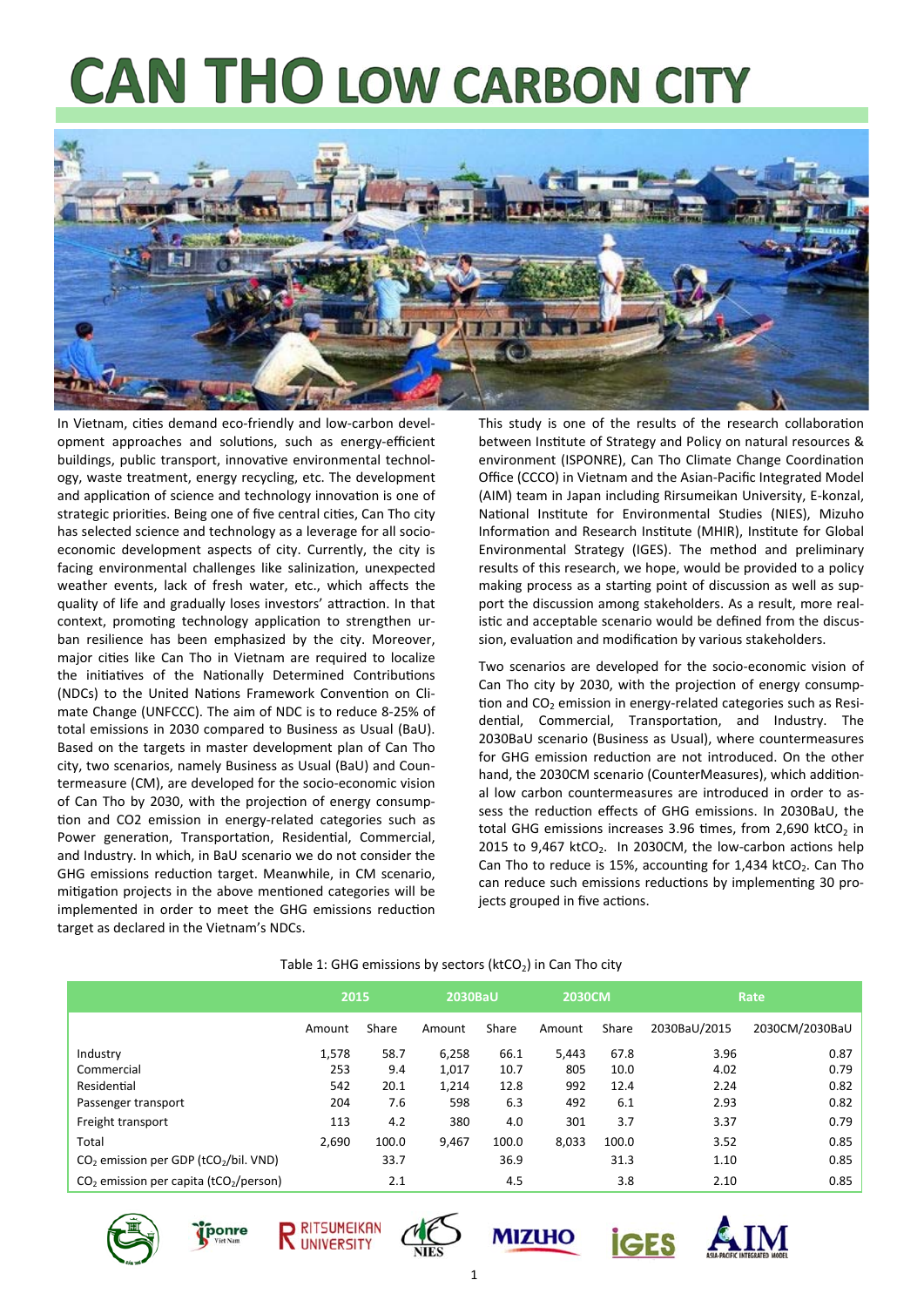## **Socio‐economic scenario**

The estimation of social and economic growth in Can Tho city is based on the master development plan (Decision number 1533/QD-TTg). Table 2 shows the results of main socioeconomic driving forces for base year 2015 and target year 2030.

#### **Demography**

As shown in Table 2, the registered population in Can Tho increases 1.68 times compared to 2015, reaching 2.1 million people in 2030 (same as the projection in Master plan - Decision 1553/QD‐TTG).

By assuming the household size in 2030 is 3 persons/ household, the total number of households increases 1.94 times, reaching 700 thousand households in 2030.

#### **Economy**

Following the development targets in the master plan of Can<br> **Transport demands** Tho, it is estimated that the GDP in 2030 will increase 3.21 times compared to 2015. Secondary sector will still be main industry, though remarkable growth of tertiary sector. In 2015, the commercial sector dominates the GDP share with 47.9%, followed by industrial sector with 38.1%.

In 2030, due to the rapid growth rate in commercial com‐ pared to other sectors, the share of commercial in total GDP increases to 50.1%, and the share of industry grows to 42.0%. This economic structure follows the current trend and future vision of Vietnam towards the tertiary industrial economy.

The GDP per capita of Can Tho in 2015 is around 64 mil. Dongs, and increases 1.92 times by 2030. The GDP per capita in 2030 reaches 122 mil. Dongs due to the rapid GDP growth (8.1% per annual).



Figure 1: GRDP by secondary industry

#### Table 2: Main socio‐economic indicators in Can Tho

|                                  | <b>Unit</b> | 2015      | 2030      | 2030/2015 |
|----------------------------------|-------------|-----------|-----------|-----------|
| Population                       | persons     | 1,251,809 | 2,100,000 | 1.68      |
| No. of households                | household   | 357,660   | 700,000   | 1.96      |
| GDP per capita                   | mil. Dongs  | 64        | 122       | 1.92      |
| GDP                              | bil. Dongs  | 79,864    | 256,660   | 3.21      |
| Agriculture                      |             | 11,125    | 18,830    | 1.69      |
| Industry                         |             | 30,458    | 107,859   | 3.54      |
| Commercial                       |             | 38,281    | 129,971   | 3.40      |
| Outputs                          | bil. Dongs  | 185,422   | 625,940   | 3.38      |
| Agriculture                      |             | 15,838    | 26,807    | 1.69      |
| Industry                         |             | 107,260   | 387,529   | 3.61      |
| Commercial                       |             | 62,324    | 211,604   | 3.40      |
| Final consumption                | bil. Dongs  | 53,405    | 181,562   | 3.40      |
| Gross fixed capital<br>formation | bil. Dongs  | 32,533    | 110,605   | 3.40      |
| Export                           | bil. Dongs  | 69,731    | 237,069   | 3.40      |
| Import                           | bil. Dongs  | 75,806    | 272,576   | 3.60      |
| Passenger transport              | mil.per.km  | 3,296     | 8,920     | 2.71      |
| Freight transport                | mil.ton.km  | 925       | 3,112     | 3.37      |

Due to the increasing population and industrial activities, the transport demand in 2030 also increases rapidly with 2.71 times of passenger transport demand and 3.37 times increase of freight transport demand compared to 2015.

In passenger transport, there is a rapid increase of demand on car (including taxi) to 8.23 times, even motorbike still dominates. The share of public transport (bus) increases from 11% in 2015 to 15.0% in 2030BaU and reaches 20.0% in 2030CM due to the contribution of bus system as urban transport planning.

In freight transport, the demand increases mainly in truck and waterway. Since we have no information about the plan for freight transport, we assume that the shares of freight transport modes in 2030 are the same as in 2015, in which truck contributes to about 48%, followed by waterway with 52% contribution.

#### Table 3: Transport demand in Can Tho city

|                                     | 2015  |       |       | 2030BaU 2030CM BaU/2015 CM/BaU |      |
|-------------------------------------|-------|-------|-------|--------------------------------|------|
| Passenger transport<br>(mil.per.km) | 3,296 | 8,920 | 9,037 | 2.71                           | 1.01 |
| Walk                                | 7     | 17    | 31    | 2.47                           | 1.82 |
| <b>Bicycle</b>                      | 82    | 203   | 268   | 2.47                           | 1.32 |
| Motorbike                           | 2,434 | 5,097 | 4,446 | 2.09                           | 0.87 |
| Car                                 | 186   | 1,533 | 1,533 | 8.23                           | 1.00 |
| <b>Bus</b>                          | 587   | 2,070 | 2,759 | 3.53                           | 1.33 |
| Freight transport<br>(mil.ton.km)   | 925   | 3,112 | 3,112 | 3.37                           | 1.00 |
| Truck                               | 386   | 1,298 | 1,298 | 3.37                           | 1.00 |
| Waterway                            | 539   | 1,814 | 1.814 | 3.37                           | 1.00 |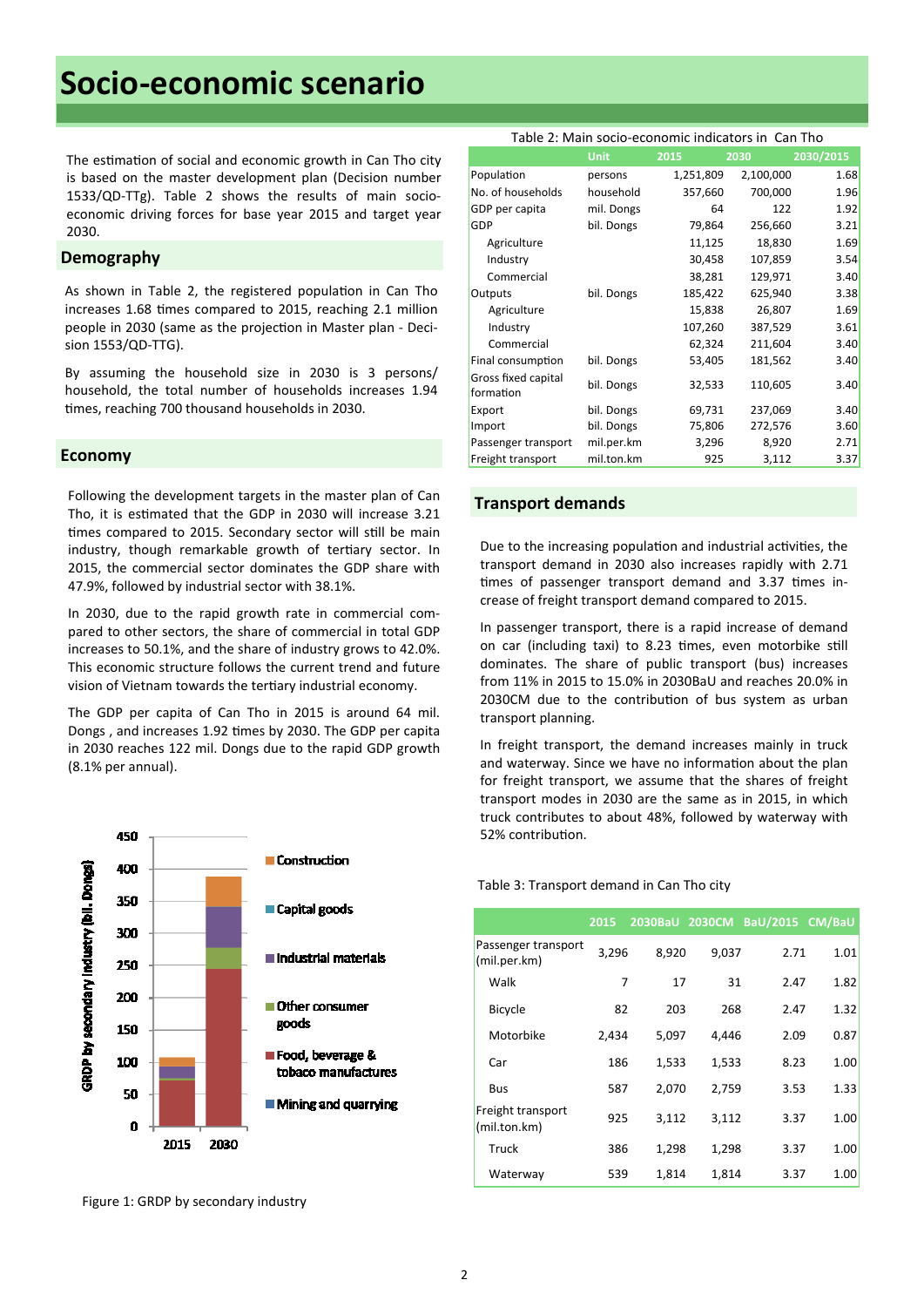### **Energy consumption and CO<sub>2</sub> emissions**

### **Final energy consumption**

In 2030BaU, the total energy consumption is 3.62 times higher than 2015 (Table 4), increasing from 730 ktoe to 2,379 ktoe. In which, industry is still the main energy consumer with 55.0% (3.96 times increase), followed by residential sector with 23.2%. Commercial has the highest speed of energy consump‐ tion with 4.02 times increase and its share is 7.9%.

The energy intensity by GDP reduces from 9.1 toe/bil. Dongs in 2015 to 8.1 toe/bil. Dongs in 2030CM due to the lower increas‐ ing rate of energy consumption compared to the rapid growth of GDP. This reduction follows the target to reduce 1% to 1.5% per year as mentioned in Decision 1393/QD-TTg for "National Green Growth Strategy".

In term of energy consumption mix, there is a switch from coal and oil consumption to electricity. However, coal is still one of the main energy sources with the share of coal consumption from 24.6% in 2015 to 29.0% in 2030BaU, especially for indus‐ trial activities. Share of biomass consumption for some purposes in residential and commercial sectors slightly reduces from 24.4% in 2015 to 18.3% in 2030BaU.

### CO<sub>2</sub> emissions

Total GHG emission in 2030BaU is projected about 9.5 MtCO<sub>2</sub>, accounting for 2.6 times higher than base year 2015 (2.7  $MtCO<sub>2</sub>$ ).

Main contributors to GHG emissions in the 2030BaU scenario are industrial sector (6.3 MtCO<sub>2</sub>), followed by residential, commercial and transport, sectors which account for 1.2, 1.0 and  $0.9$  MtCO<sub>2</sub>, respectively. GHG emissions in 2030CM, is estimated to reduce by 15% from the 2030BaU emissions.

As can be seen from table 1 that per capita GHG emissions in 2015 in Can Tho was only 2.1  $tCO<sub>2</sub>$ , though, in BaU scenarios, it is projected to increase up to 4.5 tCO<sub>2</sub>. In 2030CM scenario it can be reduced to  $3.8$  tCO<sub>2</sub>.

|      | Table 5: $CO2$ emissions by sector and fuel |         |               |       |                    |              |
|------|---------------------------------------------|---------|---------------|-------|--------------------|--------------|
| Year | <b>Sector</b>                               | Coal    | Oil           | Gas   | <b>Electricity</b> | <b>Total</b> |
| 2015 | Industry                                    | 644.9   | 76.5          | 45.8  | 769.9              | 1,537.1      |
|      | Commercial                                  | 30.0    | 47.3          | 0.0   | 175.8              | 253.0        |
|      | Residential                                 | 62.0    | 34.1          | 0.0   | 445.7              | 541.7        |
|      | Passenger transport                         | 0.0     | 203.8         | 0.0   | 0.0                | 203.8        |
|      | Freight transport                           | 0.0     | 113.0         | 0.0   | 0.0                | 113.0        |
|      | Total                                       | 737.9   | 492.6         | 45.8  | 1,413.5            | 2,689.8      |
|      | 2030BaU Industry                            | 2,572.9 | 306.1         | 178.1 | 3,124.8            | 6,181.9      |
|      | Commercial                                  | 120.5   | 190.1         | 0.0   | 706.8              | 1,017.4      |
|      | Residential                                 | 138.8   | 76.3          | 0.0   | 998.8              | 1,214.0      |
|      | Passenger transport                         | 0.0     | 597.8         | 0.0   | 0.0                | 597.8        |
|      | Freight transport                           | 0.0     | 380.4         | 0.0   | 0.0                | 380.4        |
|      | Total                                       | 2,834.1 | 1,583.7       | 178.1 | 4,871.2            | 9,467.2      |
|      | 2030CM Industry                             | 2,167.7 | 273.3         | 158.6 | 2.774.0            | 5,373.6      |
|      | Commercial                                  | 98.3    | 148.5         | 0.0   | 558.4              | 805.1        |
|      | Residential                                 | 138.1   | 68.6          | 0.0   | 785.7              | 992.4        |
|      | Passenger transport                         | 0.0     | 352.9         | 0.0   | 138.8              | 491.7        |
|      | Freight transport                           | 0.0     | 300.7         | 0.0   | 0.0                | 300.7        |
|      | Total                                       | 2.405.8 | 1,174.7 158.6 |       | 4,293.7            | 8,032.7      |

|                     | 2015 |       |       | 2030BaU 2030CM BaU/2015 CM/2015 |      |
|---------------------|------|-------|-------|---------------------------------|------|
| By sector           |      |       |       |                                 |      |
| Industry            | 331  | 1,310 | 1,144 | 3.96                            | 0.87 |
| Commercial          | 47   | 187   | 169   | 4.02                            | 0.90 |
| Residential         | 246  | 551   | 523   | 2.24                            | 0.95 |
| Passenger transport | 69   | 203   | 138   | 2.93                            | 0.68 |
| Freight transport   | 38   | 129   | 102   | 3.37                            | 0.79 |
| By energy type      |      |       |       |                                 |      |
| Coal                | 179  | 689   | 585   | 3.84                            | 0.85 |
| Oil                 | 167  | 537   | 398   | 3.22                            | 0.74 |
| Natural gas         | 20   | 76    | 68    | 3.89                            | 0.89 |
| Solar               | 0    | 0     | 38    | 0.0                             | 0.0  |
| <b>Biomass</b>      | 178  | 436   | 419   | 2.45                            | 0.96 |
| Electricity         | 186  | 642   | 569   | 3.45                            | 0.89 |
| Total               | 730  | 2,379 | 2,076 | 3.26                            | 0.87 |

Table 4: Final energy consumption by sector (ktoe)

Table 3: Final energy consumpƟon by sectors (ktoe)

Regarding to GHG emission intensity, in 2015, estimated GHG emission intensity is 33.7 tCO<sub>2</sub>/bil.dongs.

In 2030BaU, emission intensity increased to 36.9  $tCO<sub>2</sub>/$ bil.dongs.

In 2030CM scenario, which introduces implementation of the projects and actions, emission intensity is estimated to 31.3 tCO<sub>2</sub>/bil.dongs.

More details of the projects and actions are described in the next pages.



Figure 2:  $CO<sub>2</sub>$  emissions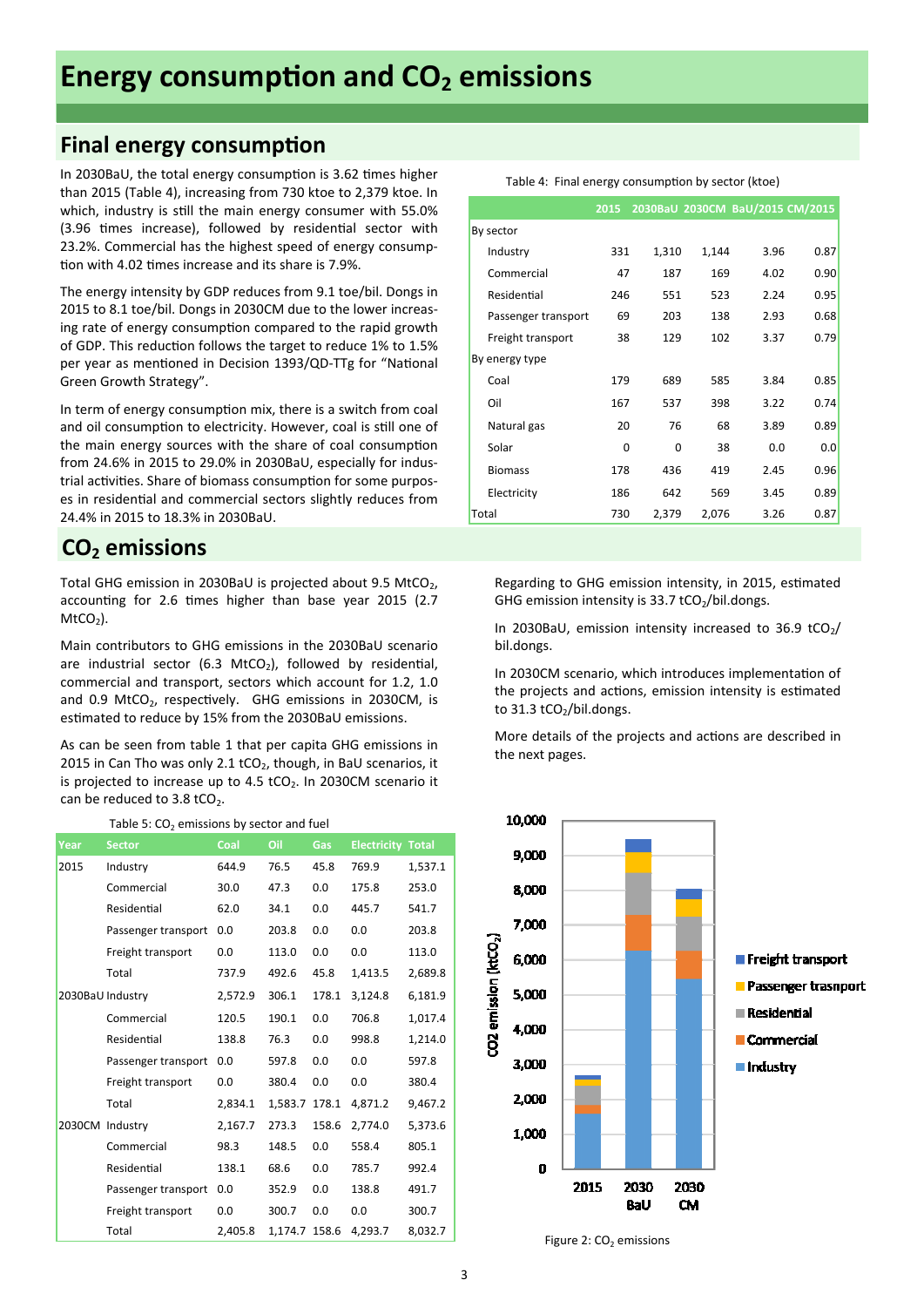#### **Action 1. Green Industry**

Low carbon projects regarding promotion of energy efficient equipment and fuel shift in the industry sector are included in Action 1. Total reduction of  $CO<sub>2</sub>$  emissions is 808 ktCO<sub>2</sub>. Improvement of kiln and furnace technology such as waste heat recovery is one of the main project in Action 1.

#### **Action 2. Green Building**

Action 2 covers low carbon projects related with diffusion of low-energy houses and buildings. This action reduce 104 ktCO<sub>2</sub>eq. Energy demand in houses and buildings through projects such as diffusion of energy management system and installation of insulated glasses. Introduction of insulating material to houses is a project that reduce the largest GHG emission in this action.

#### **Action 3. Energy Efficiency**

Projects about promoting energy efficient device and appliance like lighting and air conditioners for houses and buildings are covered in Action 3. Total reduction of GHG emission by this action is 265 ktCO<sub>2</sub>.

#### **Action 4. Smart transport**

It is estimated that projects in Action 4 can reduce 236 ktCO<sub>2</sub> in total, which is the largest reduction among all actions. This action covers variety of projects regarding both passenger and freight transportation. Not only improvement of fuel efficiency of vehicles but also promotion of modal shift to public transportation and deployment of EV bus are listed. Projects for freight transport such as promotion of energy-efficient trucks have large potential to reduce GHG emissions. Meanwhile, projects like introduction of electric motorbike and EV bus contribute to reduce GHG emission from passenger transport.

#### **Action 5. Green energy**

This action covers projects for increasing electric power generation by renewable energy including photovoltaic power, wind power and small-scale hydropower. Total reduction of GHG emission by Action 5 is 21  $kCO<sub>2</sub>$ . Photovoltaic power generation systems are assumed to install on rooftop of houses and buildings. Hydropower generation is introduced to public facilities such as water distribution station.

#### Table 6: Climate change actions ( $ktCO<sub>2</sub>$ )

|                                                                                            | <b>Industry</b> | <b>Commercial Residential</b> |     | Passenger<br><b>Transport</b> | Freight<br><b>Transport</b> | <b>Total</b><br>(ktCO <sub>2</sub> ) |
|--------------------------------------------------------------------------------------------|-----------------|-------------------------------|-----|-------------------------------|-----------------------------|--------------------------------------|
| Action 1. Green Industry<br>Promotion of energy efficient equipment and fuel shift         | 808             |                               |     |                               |                             | 808                                  |
| Action 2. Green Building<br>Diffusion of low-energy building (EMS, Insulation, Fuel shift) |                 | 93                            | 11  |                               |                             | 104                                  |
| Action 3. Energy Efficiency<br>Promotion of energy efficient device/appliance              |                 | 101                           | 164 |                               |                             | 265                                  |
| Action 4. Clean Transport<br>Energy efficient vehicle and modal shift                      |                 |                               |     | 106                           | 130                         | 236                                  |
| Action 5. Green Energy<br>Deployment of renewable electricity                              |                 | 18                            |     |                               |                             | 21                                   |
| Total ( $ktCO2$ )                                                                          | 808             | 194                           | 175 | 106                           | 130                         | 1,434                                |

#### **References**

|                                 | <b>Organization, Author</b>                                                     | <b>Title</b>                                                                                                         |
|---------------------------------|---------------------------------------------------------------------------------|----------------------------------------------------------------------------------------------------------------------|
| Population and macro<br>economy | <b>General Statistics Office of Vietnam</b>                                     | Vietnam Statistical Yearbook 2016                                                                                    |
|                                 | <b>General Statistics Office of Vietnam</b>                                     | Can Tho Statistical Yearbook 2016                                                                                    |
|                                 | Can Tho department of commerce                                                  | Project on trade development plan of Can Tho city 2015, and a vision to 2020                                         |
|                                 | Prime Minister of Vietnam                                                       | Decision number 1515/QD-TTg on approval of development plan for Can Tho<br>2030 and vision up to 2050                |
|                                 | Prime Minister of Vietnam                                                       | Decision number 1533/QD-TTg on approval of socio-economic development<br>plan for Can Tho 2020 and vision up to 2030 |
|                                 | Can Tho People Committee                                                        | Decision number 3814/QD-UBND on approval of solution to transfer eco-<br>nomic structure of Can Tho city 2020        |
| Energy                          | CP TVXDD3 company                                                               | Master plan on development of power sector in Can Tho in period 2011-2015                                            |
|                                 | International Energy Agency                                                     | IEA Energy Balances of Non-OECD in 2015                                                                              |
| Transport                       | Can Tho People Committee                                                        | Decision number 2012/QD-UBND on approval of public transport by bus in<br>Can Tho 2020 and vision to 2030            |
|                                 | Can Tho department of transport, Center of<br>research on transport development | Report on development plan of transportation in Can Tho 2030                                                         |
| Environment                     | Can Tho People Committee                                                        | Plan number 83/KH-UBND on sustainable development of Can Tho 2016                                                    |
|                                 | Can Tho People Committee                                                        | Action plan on air quality management in Can Tho                                                                     |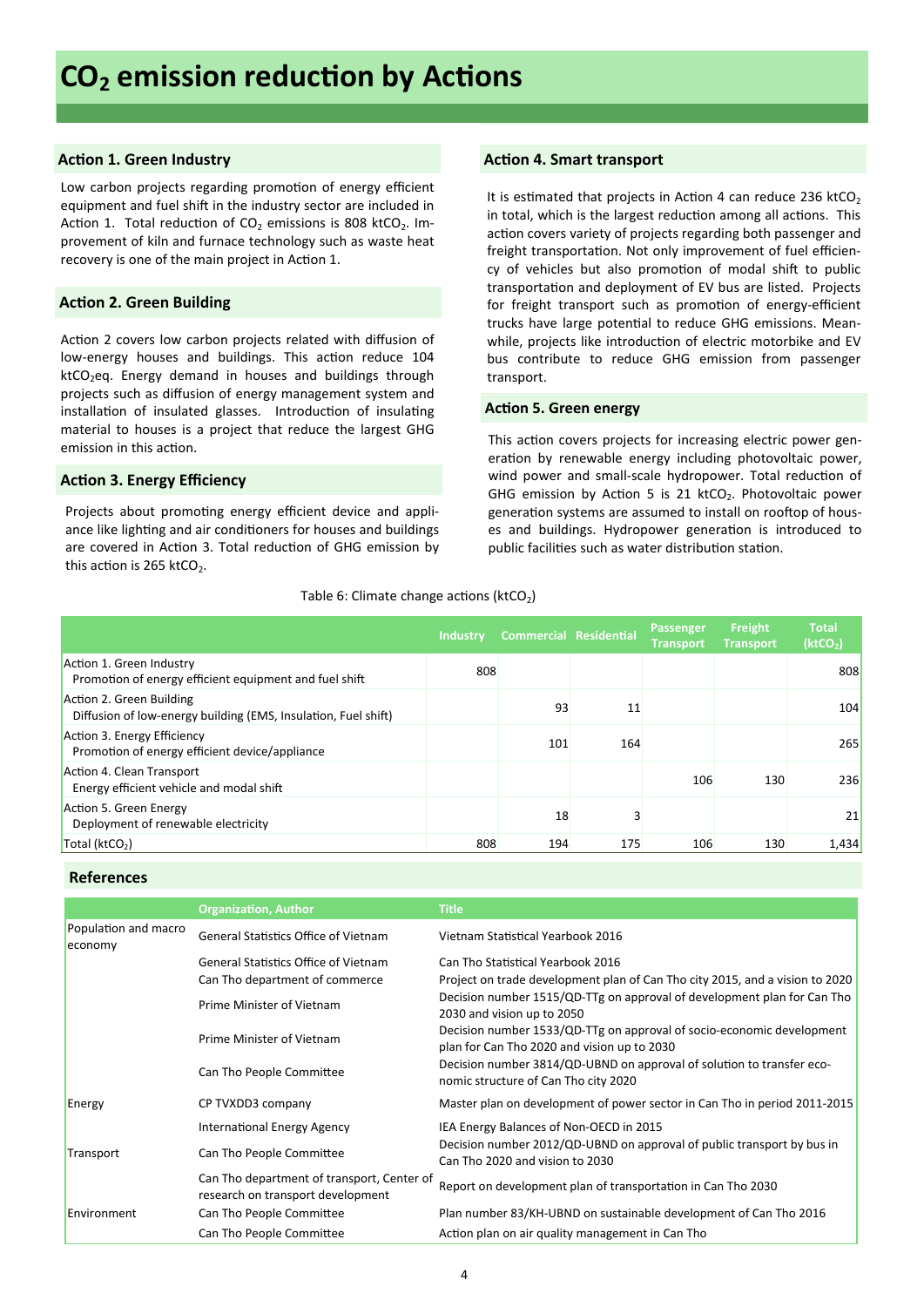# **Low carbon projects in Can Tho city**

Table 6: Detail emission reducƟon by projects in each category (ktCO2eq)

|    | <b>Action</b>            |          | <b>Project</b>                                                               | <b>Sector</b> | Reduc-<br>tion<br>(ktCO <sub>2</sub> ) |
|----|--------------------------|----------|------------------------------------------------------------------------------|---------------|----------------------------------------|
| 1  |                          | $1 - 01$ | Energy savings in factory                                                    | Industry      | 239.1                                  |
|    |                          | $1 - 02$ | Installation high energy efficiency facilities                               | Industry      | 94.6                                   |
|    | Green Industry           | $1 - 03$ | Regional energy supply system                                                | Industry      | 204.8                                  |
|    |                          | $1 - 04$ | Improvement of kiln and furnace technology                                   | Industry      | 269.8                                  |
|    |                          |          | Total                                                                        |               | 808.3                                  |
| 12 |                          | $2 - 01$ | Installation of insulated glasses to commercial buildings                    | Commercial    | 8.5                                    |
|    |                          | $2 - 02$ | Installation of insulated glasses to households                              | Residential   | 10.1                                   |
|    |                          | $2 - 03$ | Introduction of incentive to low energy buildings                            | Commercial    | 2.0                                    |
|    | <b>Green Building</b>    | $2 - 04$ | Introduction of insulating material to houses                                | Residential   | 5.3                                    |
|    |                          | $2 - 05$ | Energy efficiency technology applied to buildings                            | Commercial    | 5.5                                    |
|    |                          | $2 - 06$ | Introduction of solar water heater to commercial buildings                   | Commercial    | 27.9                                   |
|    |                          | $2 - 07$ | Introduction of solar water heater to households                             | Residential   | 44.9                                   |
|    |                          |          | <b>Total</b>                                                                 |               | 125.1                                  |
| 13 |                          | $3 - 01$ | Energy savings in commercial facilities                                      | Commercial    | 25.2                                   |
|    | <b>Energy Efficiency</b> | $3 - 02$ | Conversion of street lights to LED lighting                                  | Commercial    | 3.3                                    |
|    |                          | $3 - 03$ | High efficiency lighting in commercial buildings                             | Commercial    | 44.3                                   |
|    |                          | $3 - 04$ | High efficiency lighting in households                                       | Residential   | 26.2                                   |
|    |                          | $3 - 05$ | High efficiency air conditioners in commercial buildings                     | Commercial    | 21.1                                   |
|    |                          | $3 - 06$ | High efficiency air conditioners in households                               | Residential   | 31.7                                   |
|    |                          | $3-07$   | Promotion of energy-efficient appliances (refrigerator and other appliances) | Residential   | 111.8                                  |
|    |                          | $3 - 08$ | Promotion of energy-efficient appliances (cooking appliances)                | Residential   | 1.4                                    |
|    |                          |          | <b>Total</b>                                                                 |               | 265.1                                  |
| 14 |                          | $4 - 01$ | Promotion of eco-driving with digital tachographs                            | Transport     | 8.6                                    |
|    |                          | $4 - 02$ | Smart traffic management                                                     | Transport     | 11.4                                   |
|    |                          | $4 - 03$ | Expansion of frequencies and routes of bus transportation                    | Transport     | 3.2                                    |
|    |                          | $4 - 04$ | Development of Bus Rapid Transit (BRT)                                       | Transport     | 1.6                                    |
|    | Clean Transport          | $4 - 05$ | Introduction of EV buses                                                     | Transport     | 10.3                                   |
|    |                          | $4 - 06$ | Introduction of electric motorbikes                                          | Transport     | 23.4                                   |
|    |                          | $4 - 07$ | Promotion of energy-efficient vehicles (cars for passenger)                  | Transport     | 26.3                                   |
|    |                          | $4 - 08$ | Promotion of energy-efficient vehicles (motorbikes)                          | Transport     | 63.9                                   |
|    |                          | $4 - 09$ | Promotion of energy-efficient vehicles (trucks)                              | Transport     | 87.1                                   |
|    |                          |          | Total                                                                        |               | 235.9                                  |
| l5 |                          | $5 - 01$ | Introduction of photovoltaic power generation to commercial buildings        | Commercial    | 18.3                                   |
|    | <b>Green Energy</b>      | $5 - 02$ | Introduction of photovoltaic power generation to households                  | Residential   | 2.6                                    |
|    |                          |          | <b>Total</b>                                                                 |               | 20.9                                   |
|    | <b>Total</b>             |          |                                                                              |               | 1,434.5                                |